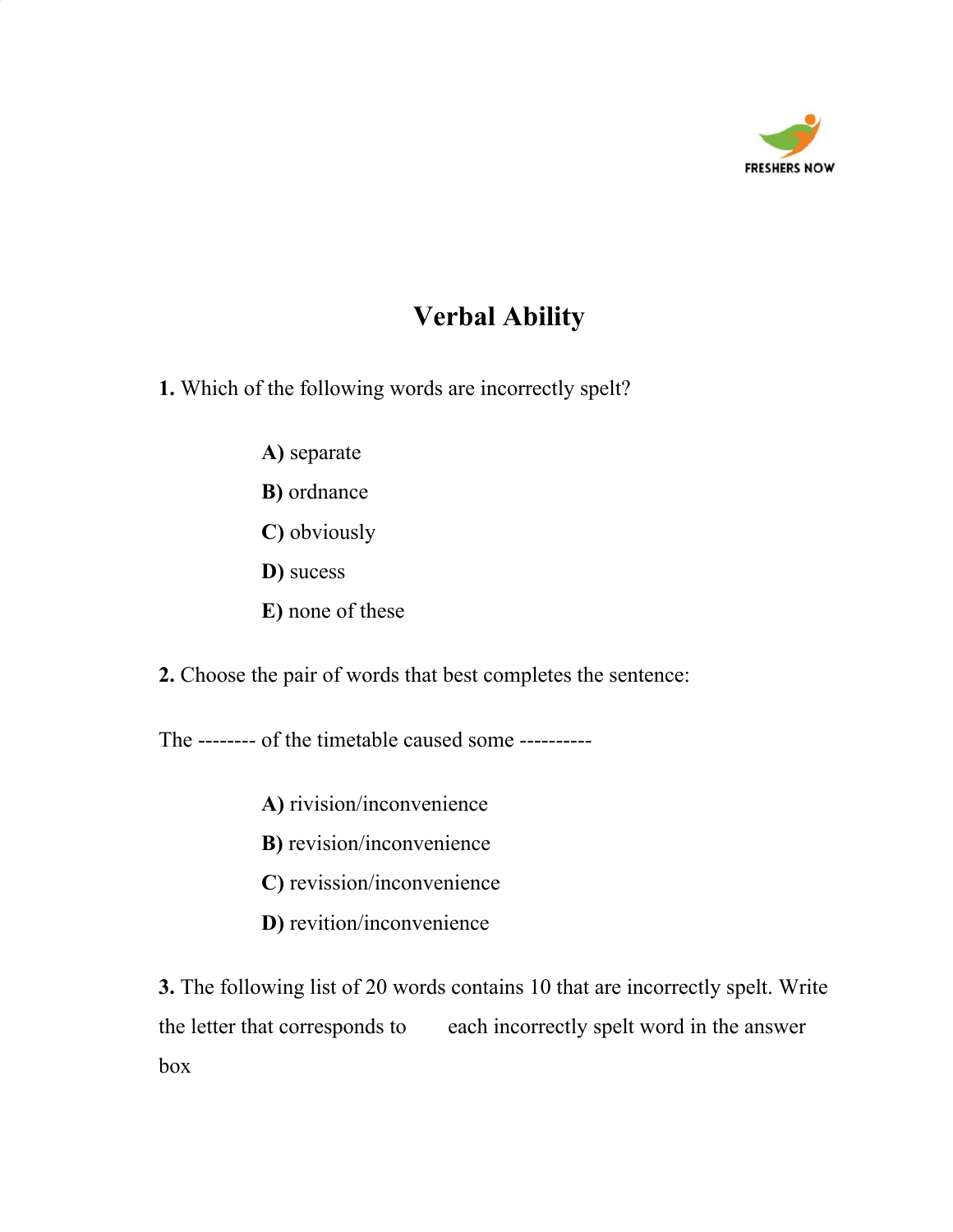

- **A)** occurence
- **B)** dissipate
- **C)** weird
- **D)** accommodate
- **E)** embarassment
- **F)** ecstacy
- **G)** repetition
- **H)** batallion
- **I)** dispair
- **J)** irritable
- **K)** accidently
- **L)** liaison
- **M)** memento
- **N)** millenium
- **O)** yield
- **P)** existance
- **Q)** independent
- **R)** insistant
- **S)** excede
- **T)** privilege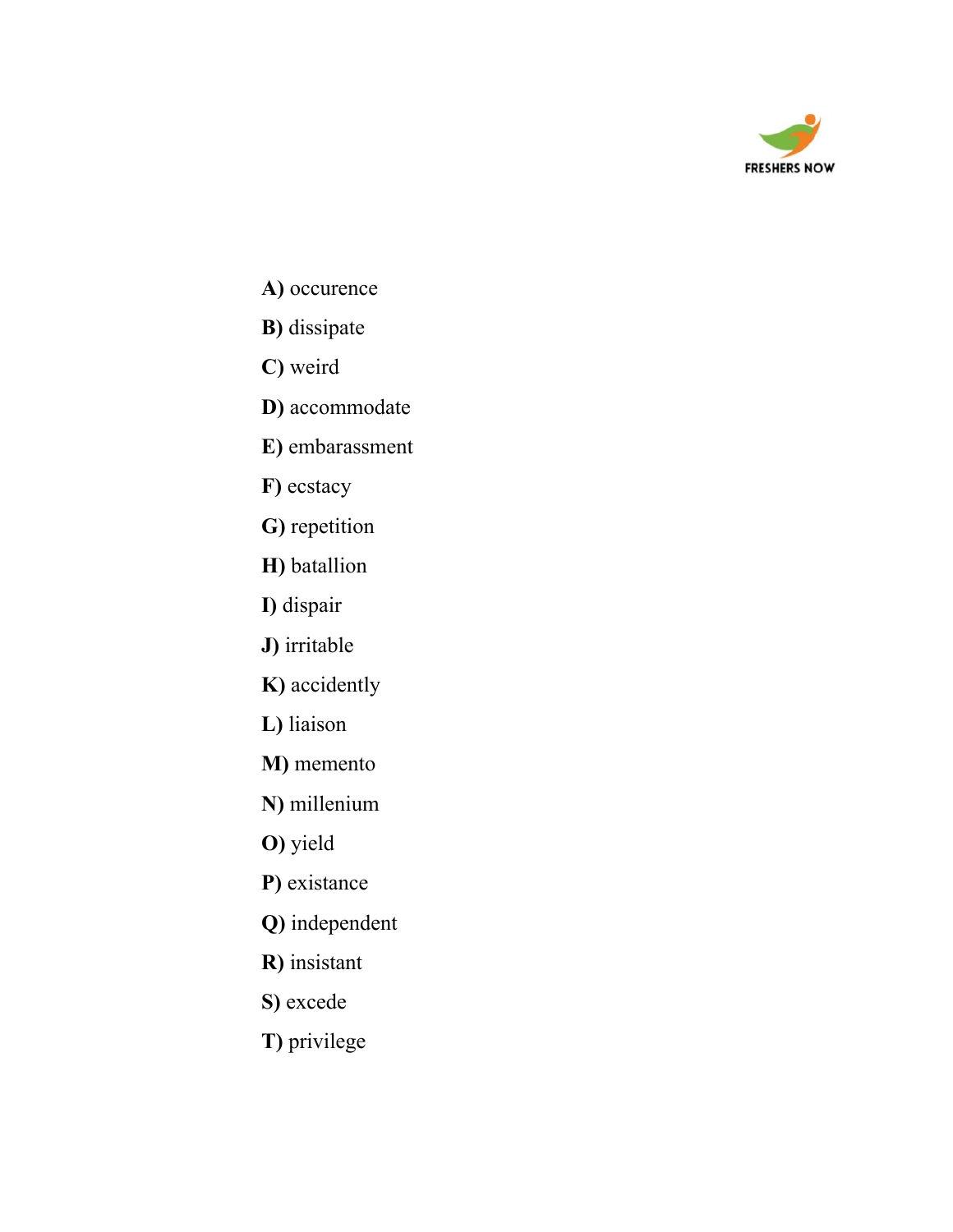

1. D

2. B A

## 3. A E F H I K N P R S

**4.** Which of these words completes the sentence in the way that makes most sense?

A spirit-level should be used to ensure that the surface is -----------

**A)** straight **B)** flat **C)** horizontal **D)** parallel **E)** aligned

**5.** Which of these words completes the sentence in the way that makes most sense?

He avoided --------- because he was ------------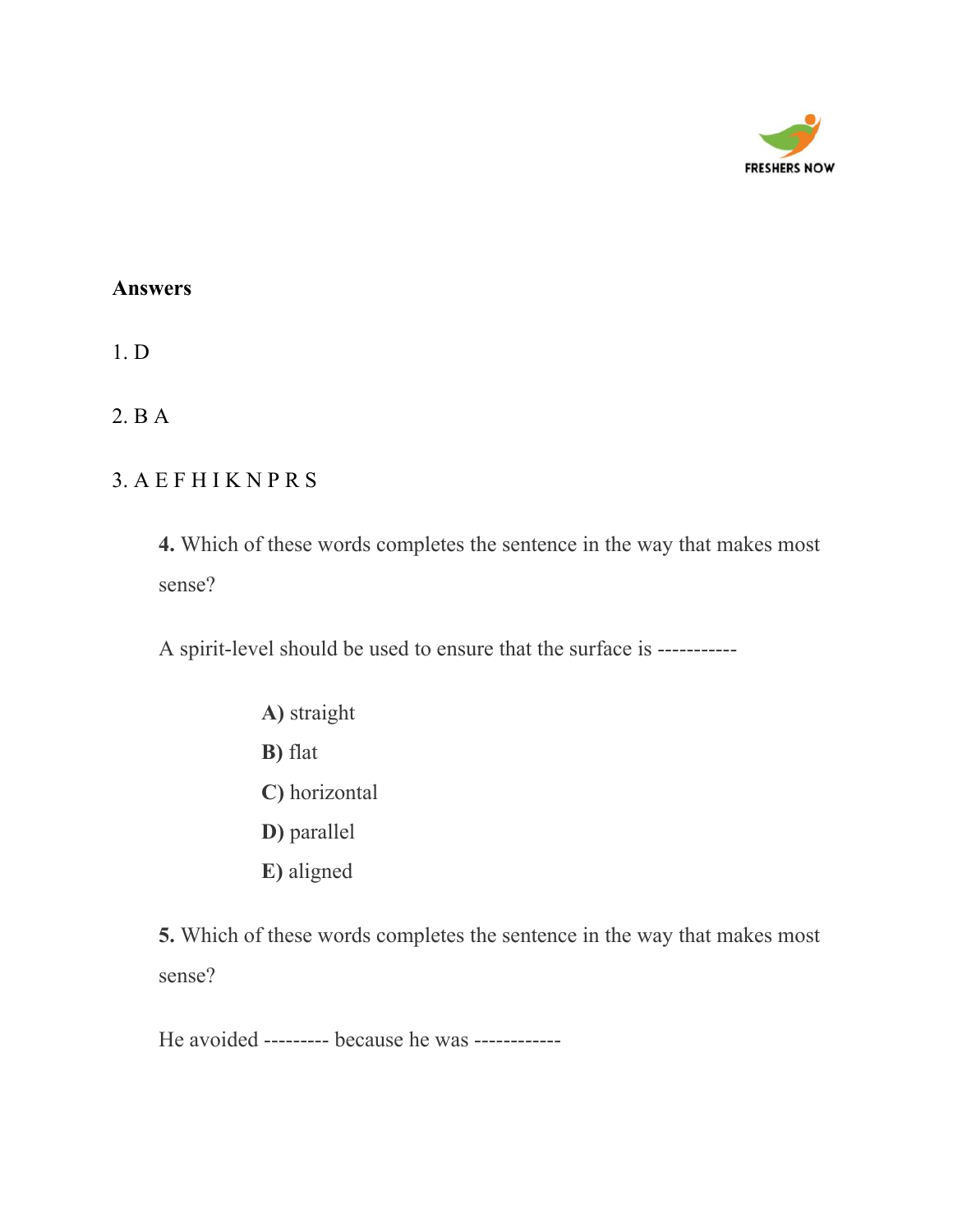

- **A)** redundency
- **B)** indispensable
- **C)** redundancy
- **D)** indispensible

**6.** Which of these words completes the sentence in the way that makes most sense?

The plan must be --------- to make the project ------------

- **A)** feasible
- **B)** revised
- **C)** rivised
- **D)** feasable

#### **Answers**

4. C

5. C B

6. B A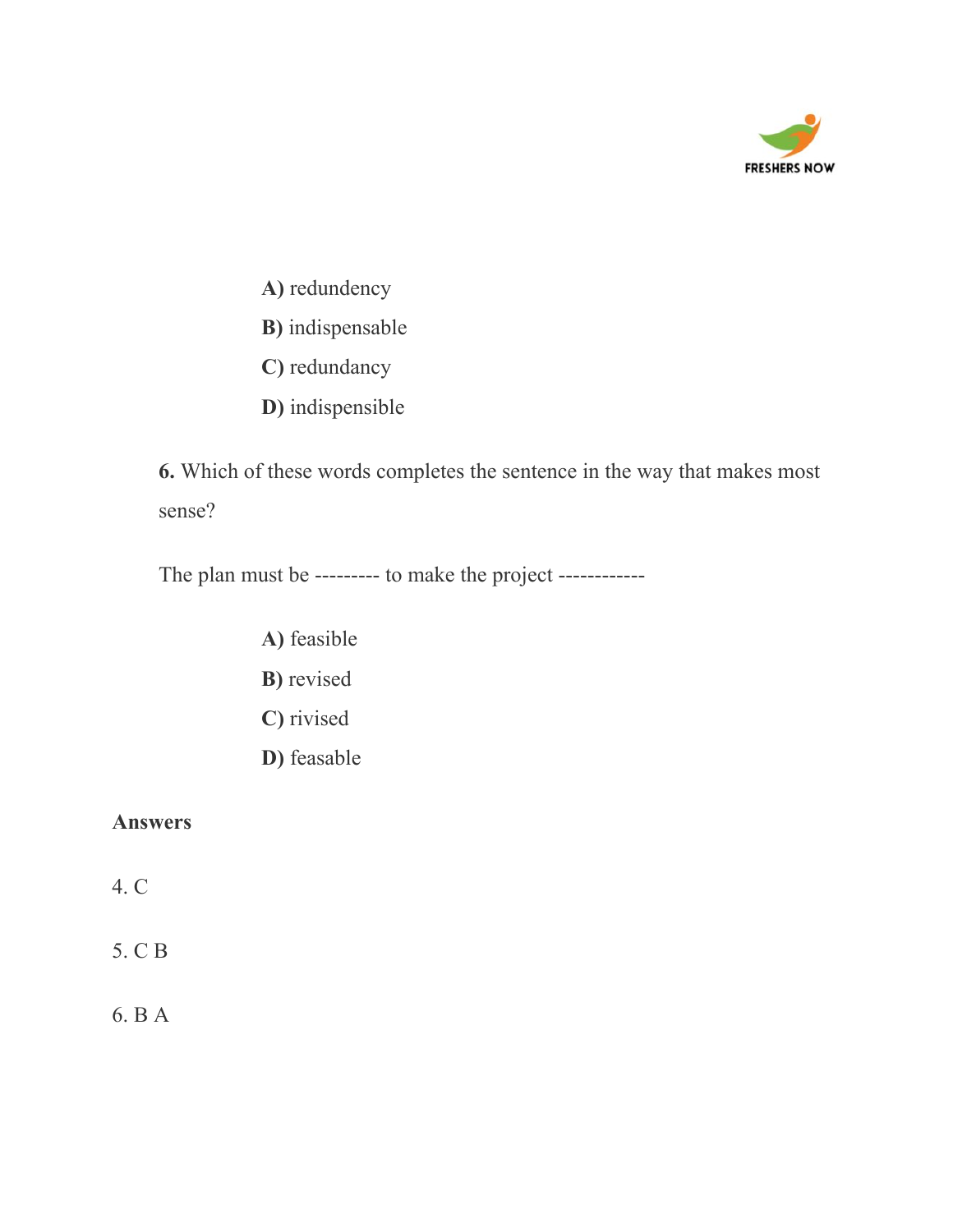

**7.** Which of these is the missing word?

kick, -----------, walk

- **A)** throw
- **B)** toes
- **C)** shin
- **D)** feet
- **E)** hand

**8.** Which of these is the missing word?

key, -----------, walk

- **A)** lock **B)** stand **C)** board
- 
- **D)** fob
- **E)** stone

**9.** Which of these is the missing word?

water, -----------, over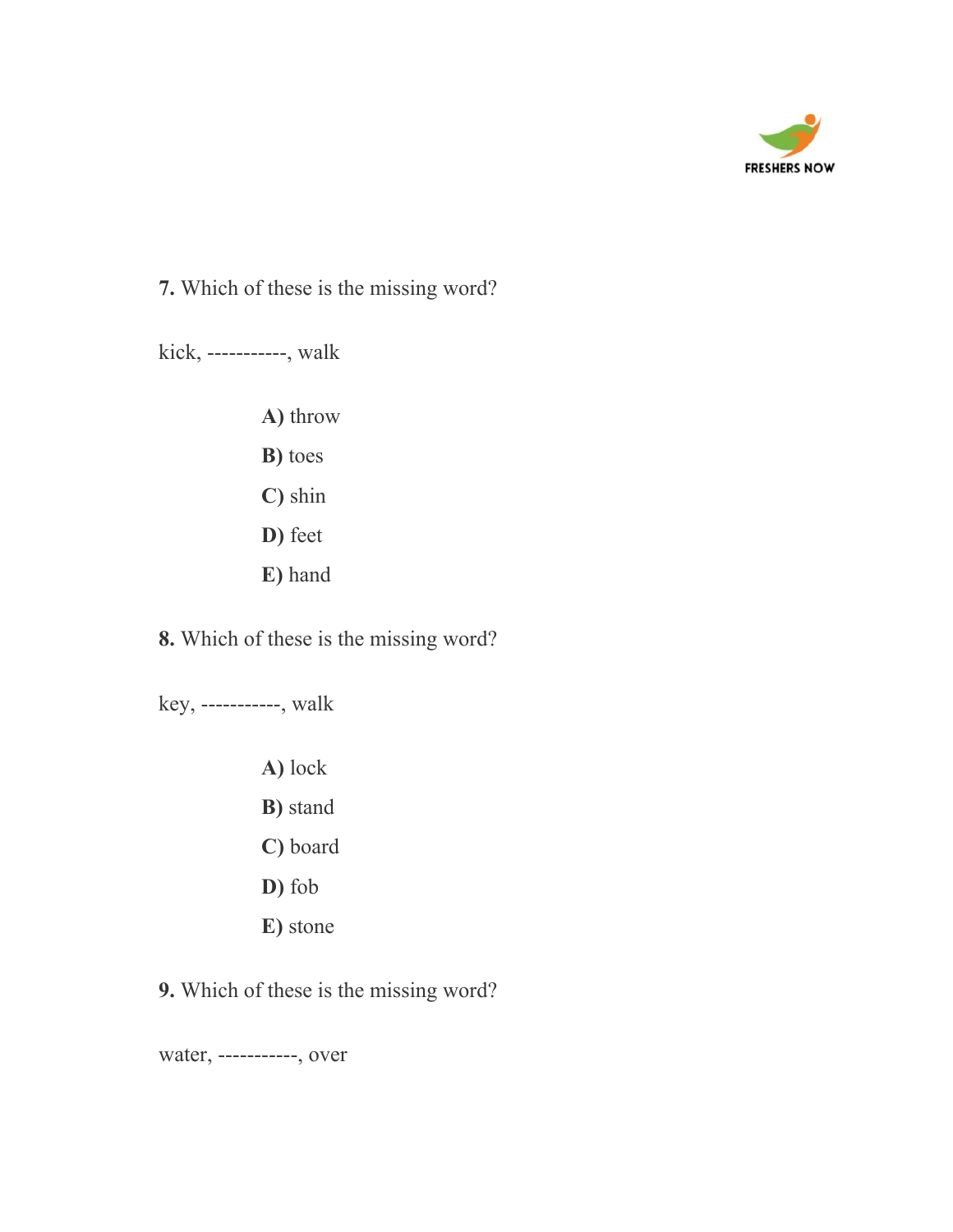

- **A)** ice **B)** drive **C)** wet **D)** flow
- **E)** fall

- 7. D Feet are used for both kicking and walking.
- 8. C Board forms the words 'keyboard' and 'boardwalk'
- 9. E Fall forms ' waterfall' and 'fall over'
	- **10.** Which of two of these words are opposite in meaning?
		- **A)** lose
		- **B)** winner
		- **C)** victor
		- **D)** loser
		- **E)** vanquish
	- **11.** Which of these words is the odd one out?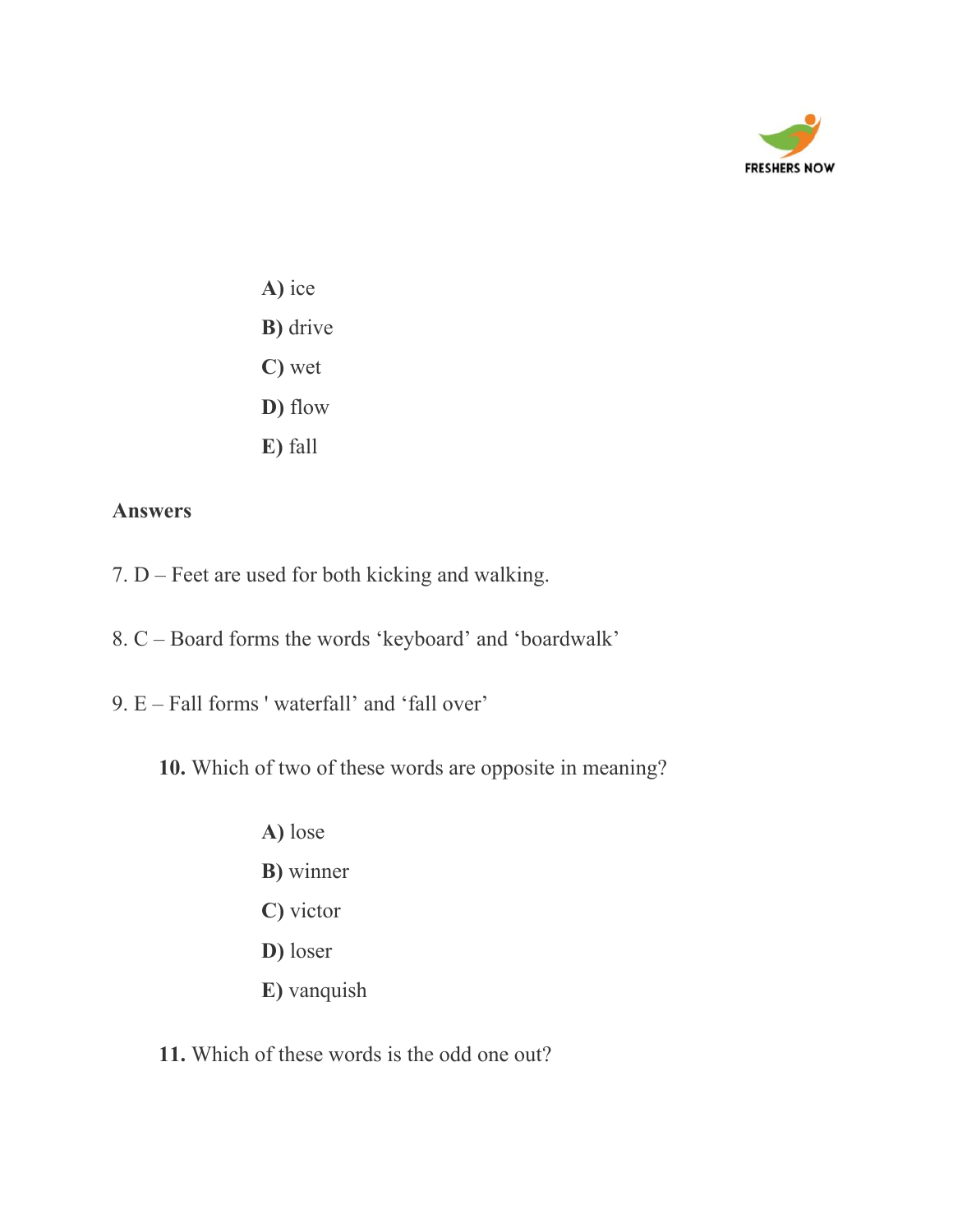

- **A)** swindle
- **B)** harass
- **C)** provoke
- **D)** annoy
- **E)** pester
- **12.** Which of these words is the odd one out?
	- **A)** verify **B)** authenticate **C)** confirm **D)** ask **E)** substantiate

- 10. B  $D$  are exact opposites.
- 11. A The others are synonyms
- 12.  $D$  The others are synonyms
	- **13.** Dog is to canine as wolf is to ---------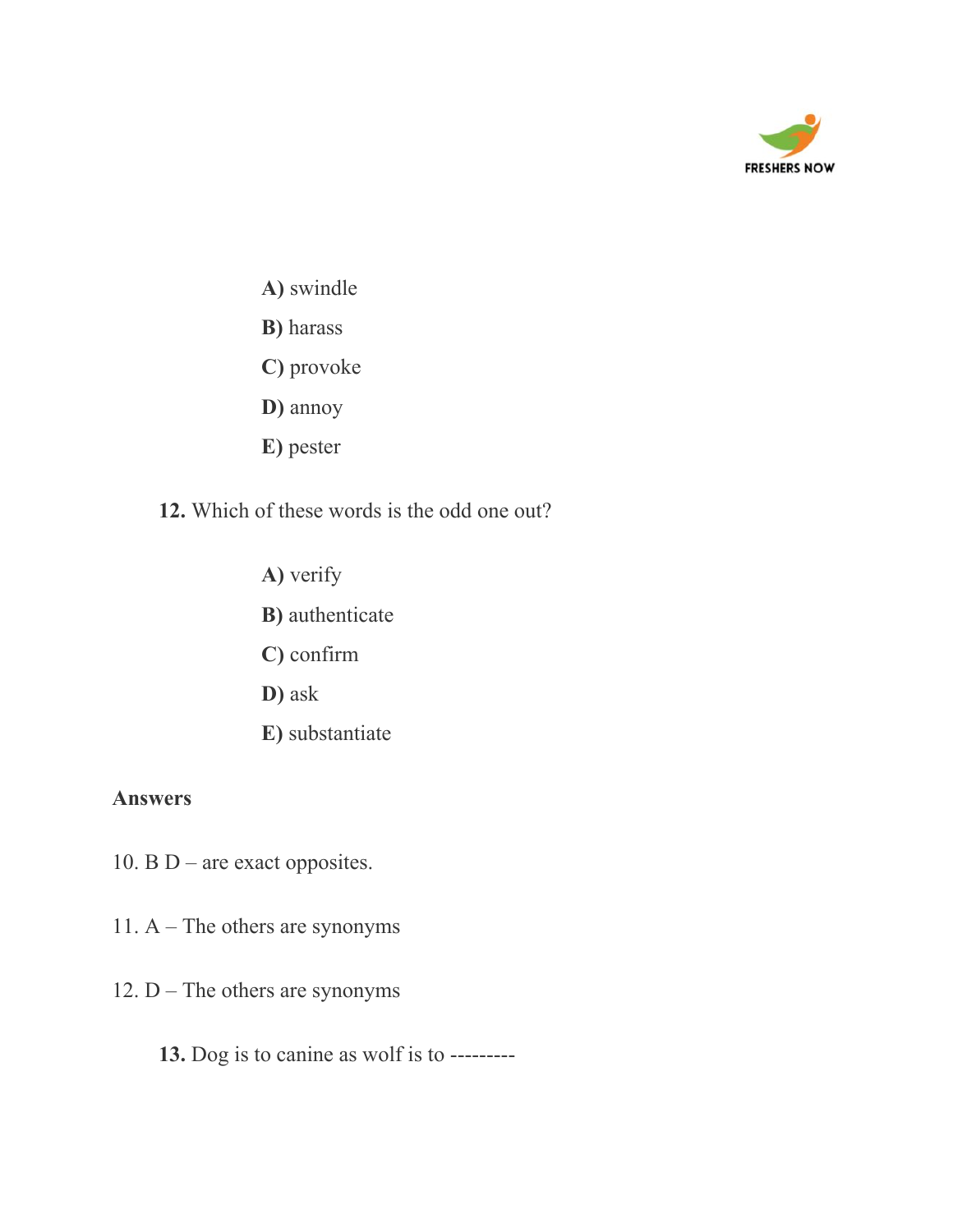

- **A)** vulpine
- **B)** ursine
- **C)** piscine
- **D)** bovine
- **E)** lupine
- **14.** Sadness is to happiness as defeat is to ---------
	- **A)** joy **B)** victory **C)** tears **D)** victor **E)** none of these

**14.** Paper is to timber as --------- is to hide

**A)** tree **B)** seek **C)** ox **D)** animal **E)** leather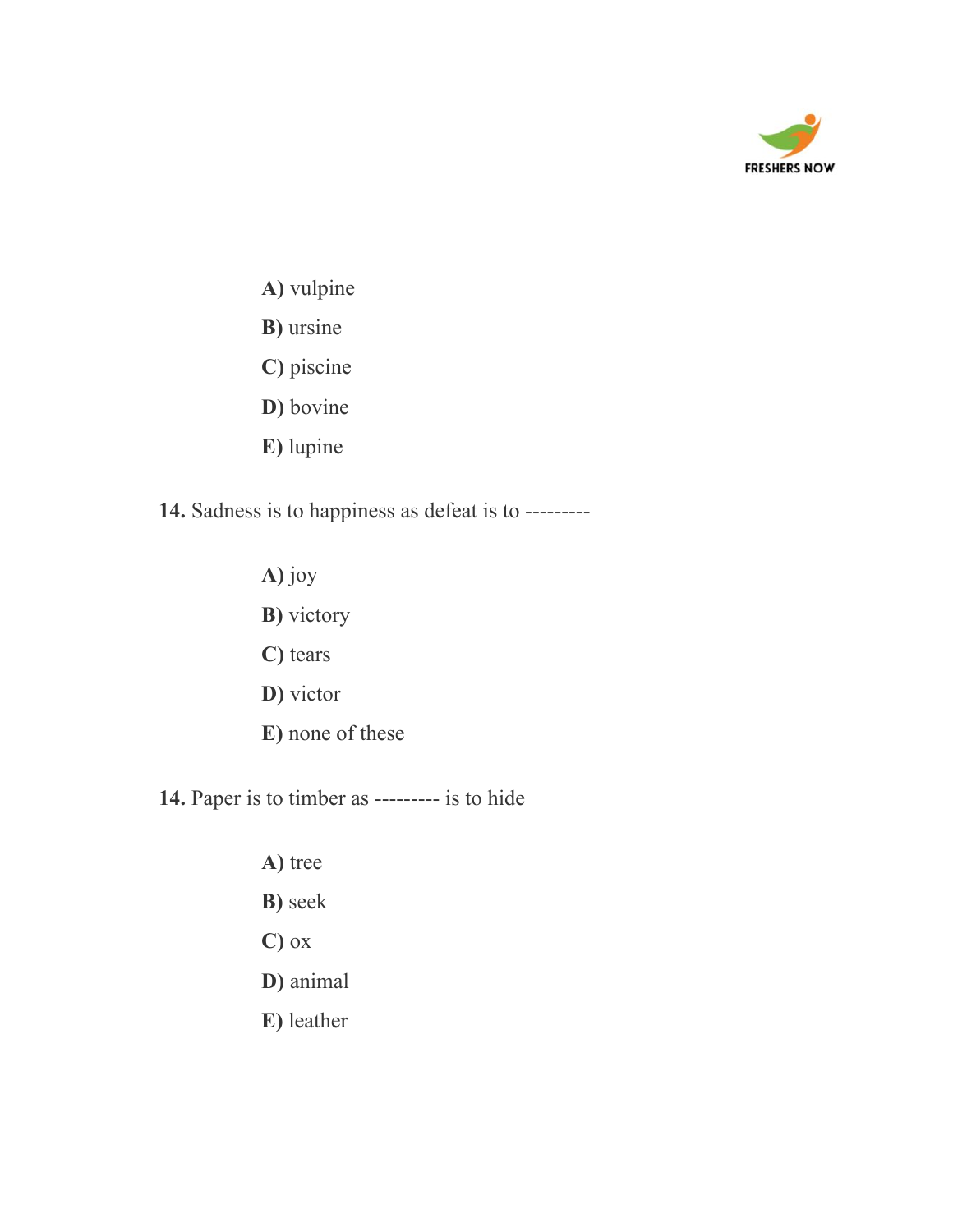

- 13. E lupine means 'relating to the characteristics of wolves'
- 14. B The word pairs are opposites
- 15. E Paper is made from timber, leather is made from hide

**16.** Read the following short passage and say whether or not the statements are true.

There are seven species of deer living wild in Britain. The Red Deer and the Roe Deer are native species. Fallow Deer were introduced by the Romans and, since the seventeenth century, have been joined by three other non-native species: Sika, Muntjac and Chinese Water Deer which have escaped from parks. In addition, a herd of Reindeer was established in Scotland in 1952. Most of the Red Deer in Britain are found in Scotland, but there are significant wild populations in south-west and north-west England, East Anglia and the north Midlands. Red deer can interbreed with the introduced Japanese Sika deer and in some areas, hybrids are common.

**16a.** All of the Red Deer in Britain are found in Scotland.

**A)** true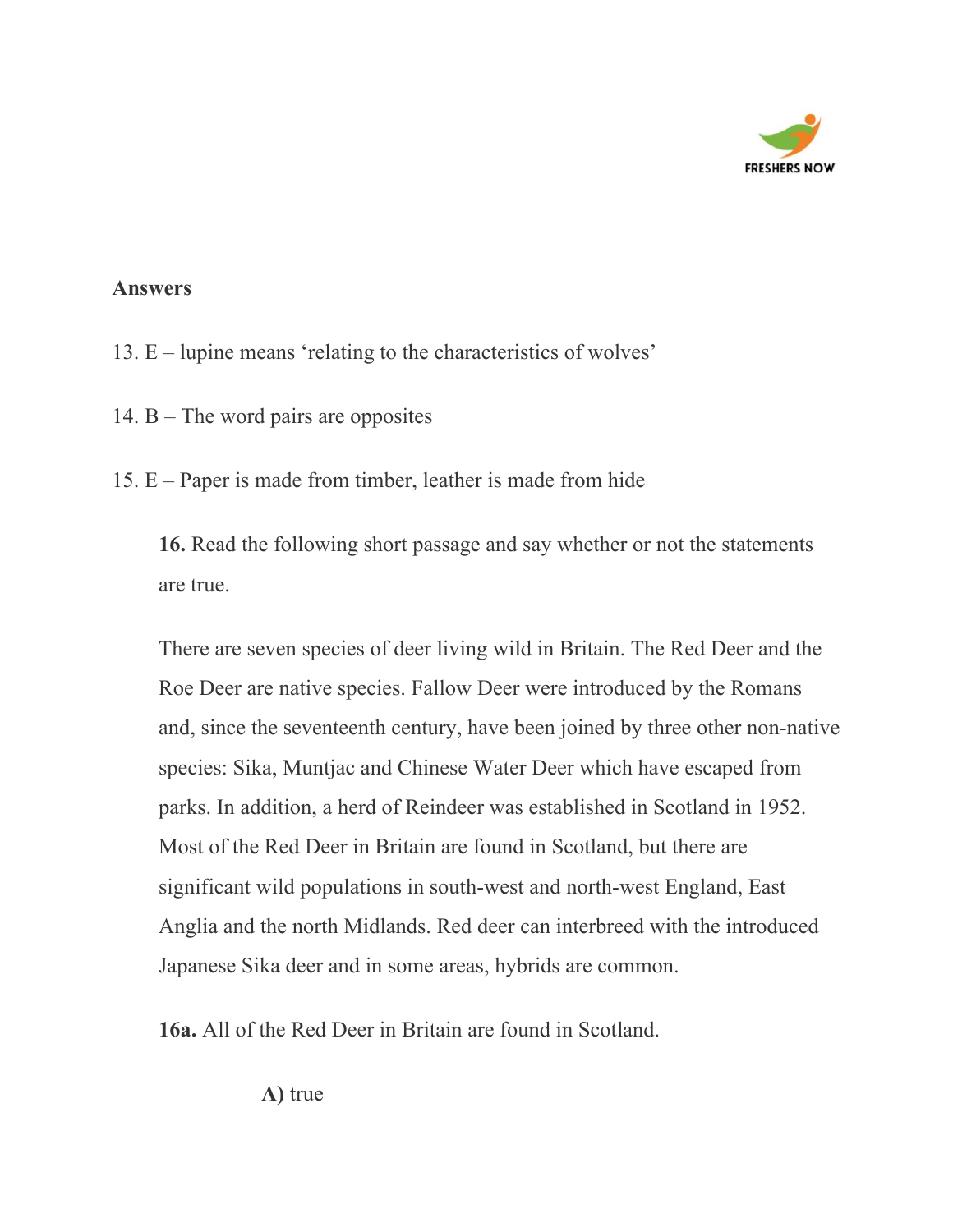

**B)** false **C)** can't say

**16b.** Red Deer can interbreed with Fallow Deer.

**A)** true **B)** false **C)** can't say

**16c.** The Fallow Deer is not native to Britain.

**A)** true **B)** false **C)** can't say

**16d.** There are no Reindeer in England.

- **A)** true
- **B)** false
- **C)** can't say

**Answers**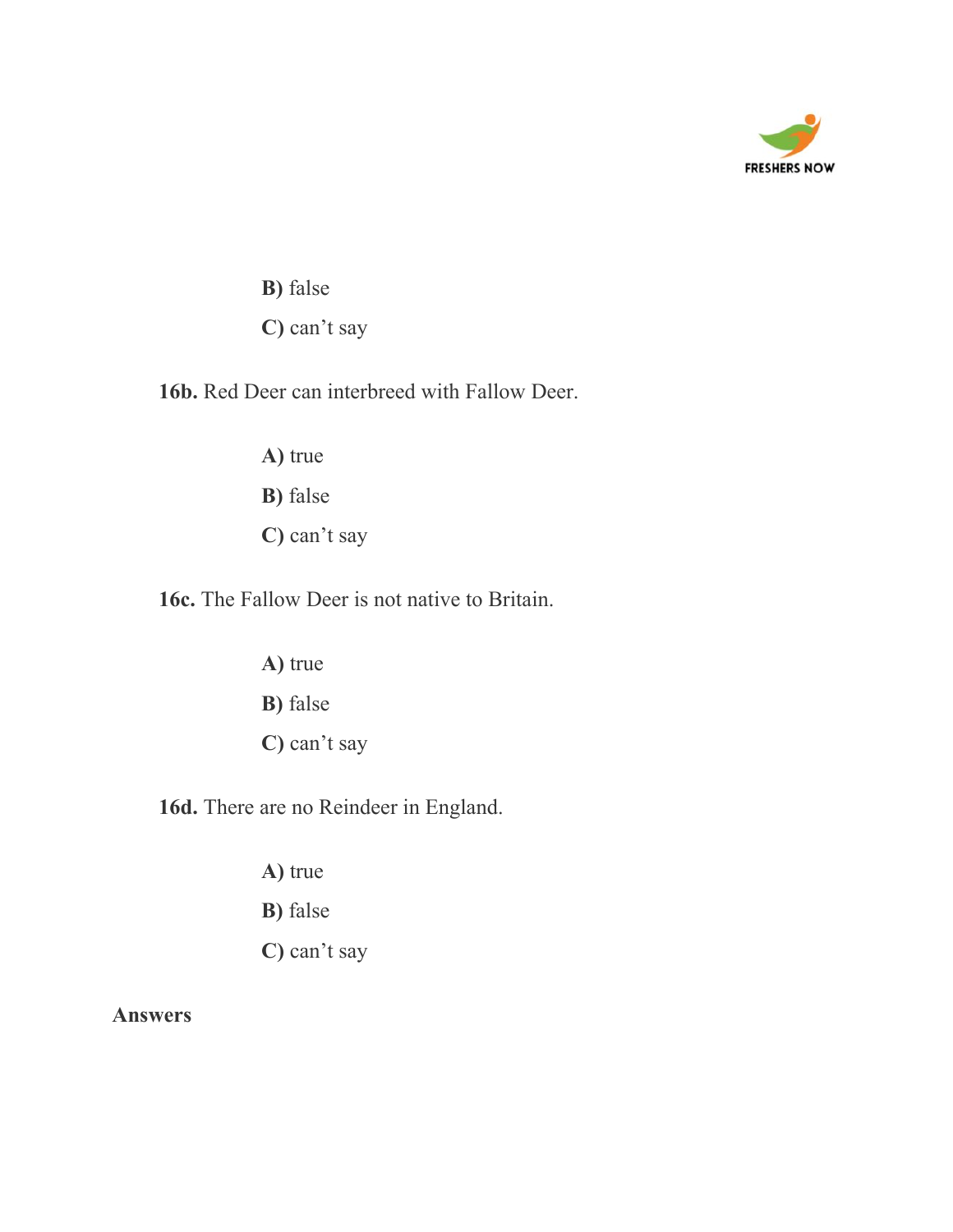

16a. B 16b. C\*

16c. A

16d. C

**17.** Working together, Tom, Dick and Harry need 9 hours to paint a 400 meter long fence. Working alone, Tom could complete the task in 18 hours. Dick can not work as fast and needs 36 hours to paint the fence by himself. If Tom and Dick take the day off, how long will it take Harry to paint the fence by himself?

> **A)** 9 **B)** 12 **C)** 18 **D)** 36

**Answer**